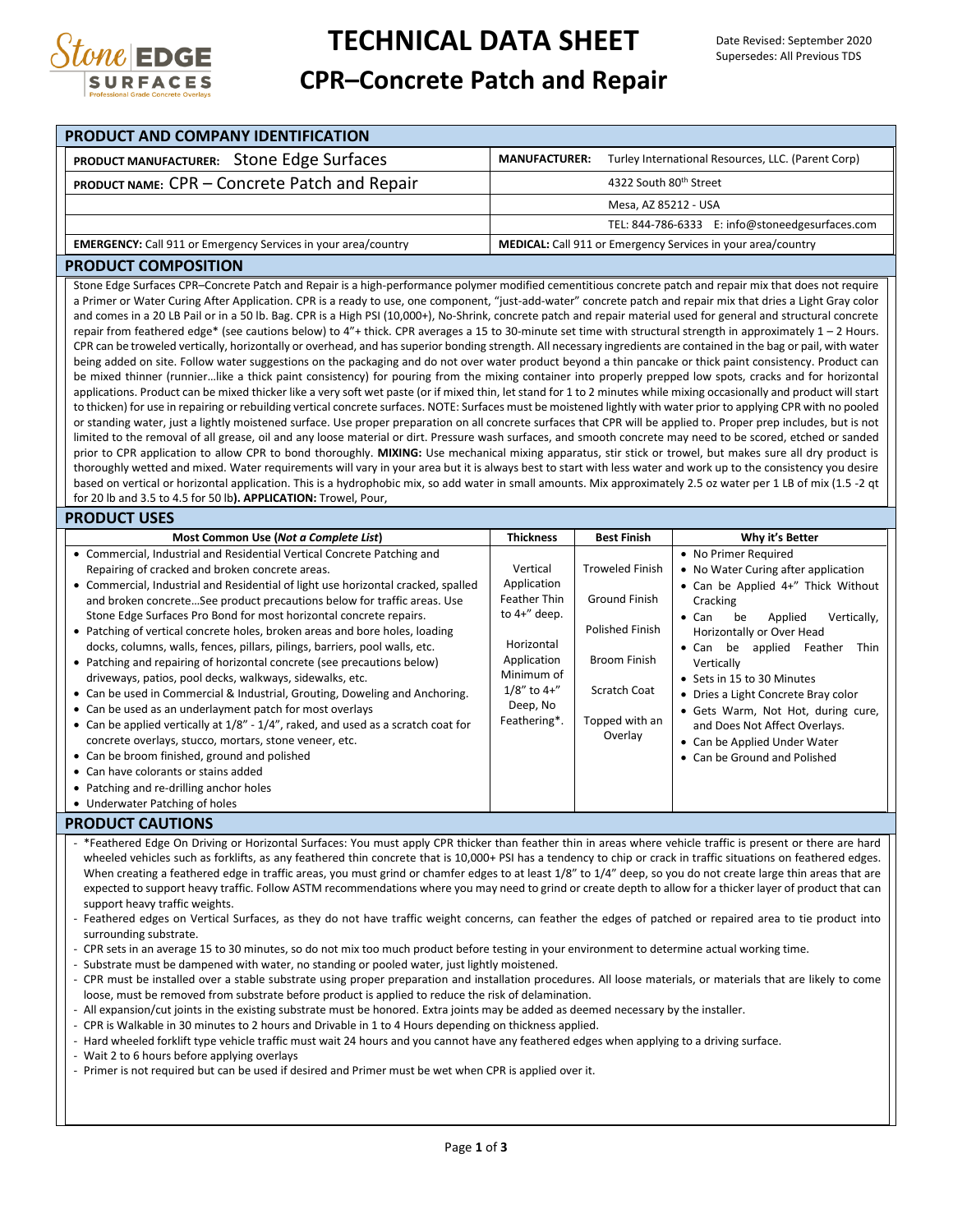

# **TECHNICAL DATA SHEET**

## **CPR–Concrete Patch and Repair**

| <b>PRODUCT PHYSICAL PROPERTIES</b>                                                                                                                                                                                               |                                                                                                                                                              |                                                                                                                              |
|----------------------------------------------------------------------------------------------------------------------------------------------------------------------------------------------------------------------------------|--------------------------------------------------------------------------------------------------------------------------------------------------------------|------------------------------------------------------------------------------------------------------------------------------|
| <b>ITEM</b>                                                                                                                                                                                                                      | <b>TESTED IN ACCORDANCE WITH:</b>                                                                                                                            | DATA CURRENTLY AVAILABLE                                                                                                     |
|                                                                                                                                                                                                                                  |                                                                                                                                                              | 7,575 psi - 24 Hrs                                                                                                           |
|                                                                                                                                                                                                                                  |                                                                                                                                                              | X, xxx psi - 3 Days                                                                                                          |
| <b>Compressive Strength:</b>                                                                                                                                                                                                     | ASTM C39                                                                                                                                                     | X, xxx psi - 7 Days                                                                                                          |
|                                                                                                                                                                                                                                  |                                                                                                                                                              | 8,160 psi - 28 Days                                                                                                          |
| <b>Flexural Strength:</b>                                                                                                                                                                                                        | ASTM C78                                                                                                                                                     | 720 psi                                                                                                                      |
| <b>Adhesion:</b>                                                                                                                                                                                                                 | MIL-D-3134 Para. 3.7.14 (Shear from steel plate after 96 hours)                                                                                              | 405 psi                                                                                                                      |
| <b>Water Absorption:</b>                                                                                                                                                                                                         | ASTM C 624                                                                                                                                                   | 3.9%                                                                                                                         |
| <b>Indentation Characteristics:</b>                                                                                                                                                                                              | (Steadily Applied Load) MIL-D-3134, Para. 4.7.4.2.1 (2000 lbs. on 1" steel ram                                                                               | .94%                                                                                                                         |
|                                                                                                                                                                                                                                  | imposed for 30 minutes)                                                                                                                                      |                                                                                                                              |
| <b>Indentation Characteristics:</b>                                                                                                                                                                                              | (Impacted Load) MIL-D-3134, Para 4.7.3 (2 lb. Steel ball dropped from 8-foot<br>height)                                                                      | 0.004" indent. No loosening or<br>cracking.                                                                                  |
| <b>Tensile Strength:</b>                                                                                                                                                                                                         | ASTM C190                                                                                                                                                    | 766 psi                                                                                                                      |
| <b>Resistance to Elevated Temperatures:</b>                                                                                                                                                                                      | MIL-D-3134, Para. 4.7.5.1                                                                                                                                    | No flow or Slip                                                                                                              |
| <b>Abrasion Resistance:</b>                                                                                                                                                                                                      | <b>ASTM C 779</b>                                                                                                                                            | .037 in"                                                                                                                     |
| <b>Coefficient of Thermal Expansion:</b>                                                                                                                                                                                         | ASTM C531                                                                                                                                                    | 6.8 E-04                                                                                                                     |
| <b>Electrical Conductivity:</b>                                                                                                                                                                                                  |                                                                                                                                                              | Dielectric                                                                                                                   |
|                                                                                                                                                                                                                                  | Flame Spread Index.                                                                                                                                          | 0                                                                                                                            |
| <b>Flammability &amp; Smoke</b><br>Smoke Development Index                                                                                                                                                                       |                                                                                                                                                              | 0                                                                                                                            |
| <b>ASTM E84-17</b>                                                                                                                                                                                                               | Flame Spread Distance                                                                                                                                        | 0                                                                                                                            |
| <b>NFPA 255</b>                                                                                                                                                                                                                  | <b>Class Rating</b>                                                                                                                                          | Α                                                                                                                            |
| <b>UL 723</b>                                                                                                                                                                                                                    | <b>Fuel Contribution Rate</b>                                                                                                                                | $\Omega$                                                                                                                     |
| <b>Slip Resistance:</b>                                                                                                                                                                                                          |                                                                                                                                                              | Dry Leather<br>0.43                                                                                                          |
|                                                                                                                                                                                                                                  | (Coefficient of Sliding Friction) On smooth, non-textured finish with no sealer:                                                                             | Dry Rubber<br>0.59                                                                                                           |
|                                                                                                                                                                                                                                  | NOTE: Slip Resistance is more related to the type of finish and sealers used,                                                                                | Wet Leather<br>0.68                                                                                                          |
|                                                                                                                                                                                                                                  | rather than the Product itself                                                                                                                               | 0.70<br>Wet Rubber                                                                                                           |
| See SDS Sheet for Physical Properties                                                                                                                                                                                            |                                                                                                                                                              |                                                                                                                              |
| and Safety Information                                                                                                                                                                                                           |                                                                                                                                                              |                                                                                                                              |
|                                                                                                                                                                                                                                  |                                                                                                                                                              |                                                                                                                              |
|                                                                                                                                                                                                                                  |                                                                                                                                                              |                                                                                                                              |
| <b>PRODUCT BENEFITS</b>                                                                                                                                                                                                          |                                                                                                                                                              |                                                                                                                              |
| One Component Mix. No Liquid Polymers to add, Just add water on Job site.<br>No volatile organic compound emission                                                                                                               |                                                                                                                                                              |                                                                                                                              |
| Reinforced With Latest, State Of The Art Polymers.<br>Contributes to USGBC credits under LEED rating system.                                                                                                                     |                                                                                                                                                              |                                                                                                                              |
|                                                                                                                                                                                                                                  | Product is a low Portland cement use using hydraulic cement as its base to<br>Abrasion and wear resistant                                                    |                                                                                                                              |
| lower carbon footprint.                                                                                                                                                                                                          |                                                                                                                                                              |                                                                                                                              |
| Application to bonding and high early compression strength.                                                                                                                                                                      | Low maintenance costs                                                                                                                                        |                                                                                                                              |
| Warranted bondability                                                                                                                                                                                                            | Wide range of textures and colors                                                                                                                            |                                                                                                                              |
| Moisture tolerant and breathable<br>Water clean up                                                                                                                                                                               |                                                                                                                                                              |                                                                                                                              |
| <b>PRODUCT CLEANABILITY</b>                                                                                                                                                                                                      |                                                                                                                                                              |                                                                                                                              |
| In general, the more aggressive the finished surface the greater the coefficient of friction and corresponding skid resistance, the more difficult to clean. The                                                                 |                                                                                                                                                              |                                                                                                                              |
| smoother the finished texture the easier the surface is to clean, but there is a loss of skid resistant properties. Cleaning and disinfecting compounds and cleaning                                                             |                                                                                                                                                              |                                                                                                                              |
| techniques can affect the color, gloss, texture and performance of the product. As a precautionary step, Stone Edge Surfaces recommends that the end-user test                                                                   |                                                                                                                                                              |                                                                                                                              |
| their cleaning and disinfecting compounds on a small non-conspicuous area before use. Follow sealer manufacturer recommendations for maintenance and                                                                             |                                                                                                                                                              |                                                                                                                              |
| cleaning. Slip resistance is greatly affected by the sealers and texture used. Follow sealer manufacturer recommendations for slip resistance and prevention.                                                                    |                                                                                                                                                              |                                                                                                                              |
| <b>PRODUCT COVERAGE</b>                                                                                                                                                                                                          |                                                                                                                                                              |                                                                                                                              |
| <b>Stone Edge Surfaces 20# Pail Coverage Chart</b><br><b>Stone Edge Surfaces 50# Bag Mix Coverage Chart</b>                                                                                                                      |                                                                                                                                                              |                                                                                                                              |
|                                                                                                                                                                                                                                  |                                                                                                                                                              |                                                                                                                              |
| $\mathbf{CPR}\mathbf{\oplus}$                                                                                                                                                                                                    | $\mathbf{CPR}\oplus$<br>CPR-Concrete Patch & Repair Coverage sqft @                                                                                          | CPR-Concrete Patch & Repair Coverage sqft @                                                                                  |
| 1/8"<br>1/4"<br># of<br>1/32"<br>1/16"<br>3/16"                                                                                                                                                                                  | 3/8"<br>1/2"<br>3/4"<br>$1"$<br>1.5"<br>2 <sup>n</sup><br>1/32"<br>1/8"<br># of<br>1/16"                                                                     | 2 <sup>n</sup><br>1/4"<br>3/8"<br>1/2"<br>3/4"<br>1"<br>1.5"<br>3/16"                                                        |
| <b>Thick</b><br><b>Thick</b><br><b>Thick</b><br><b>Thick</b><br><b>Thick</b><br><b>BAGS</b>                                                                                                                                      | <b>Thick</b><br><b>Thick</b><br><b>Thick</b><br><b>Thick</b><br><b>Thick</b><br><b>Thick</b><br><b>PAILS</b><br><b>Thick</b><br><b>Thick</b><br><b>Thick</b> | <b>Thick</b><br><b>Thick</b><br><b>Thick</b><br><b>Thick</b><br><b>Thick</b><br><b>Thick</b><br><b>Thick</b><br><b>Thick</b> |
| 1<br>180<br>90<br>48<br>36<br>24                                                                                                                                                                                                 | 16<br>8<br>6<br>4<br>3<br>72<br>36<br>19<br>12<br>1                                                                                                          | 6<br>5<br>3<br>$\overline{2}$<br>1<br>14<br>10<br>2                                                                          |
| <b>PRODUCT SHELF LIFE</b>                                                                                                                                                                                                        |                                                                                                                                                              |                                                                                                                              |
|                                                                                                                                                                                                                                  |                                                                                                                                                              |                                                                                                                              |
| If properly stored, the expected shelf life is 6 to 12 months. However, it is recommended that product be used as soon as possible after delivery. Rotate stock to<br>use oldest inventory first. Store under roof and keep dry. |                                                                                                                                                              |                                                                                                                              |
| <b>PRODUCT LIMITED WARRANTY</b>                                                                                                                                                                                                  |                                                                                                                                                              |                                                                                                                              |
| Limited Warranty: Stone Edge Surfaces, a division of Turley International Resources, LLC., (further known as manufacturer), products are warranted to be free                                                                    |                                                                                                                                                              |                                                                                                                              |
| of manufacturers defect in material and formulation for 90 days (the warranty period) from the date of purchase from manufacturer, when applied per                                                                              |                                                                                                                                                              |                                                                                                                              |
| manufacturer's instructions, and as provided specifically in the terms and conditions herein. TERMS: Upon verification of factory defect, manufacturer reserve                                                                   |                                                                                                                                                              |                                                                                                                              |
| the right, at its sole discretion, to replace the product purchased or refund the purchase price paid to the manufacturer. The refund amount will be based on the                                                                |                                                                                                                                                              |                                                                                                                              |
|                                                                                                                                                                                                                                  |                                                                                                                                                              |                                                                                                                              |